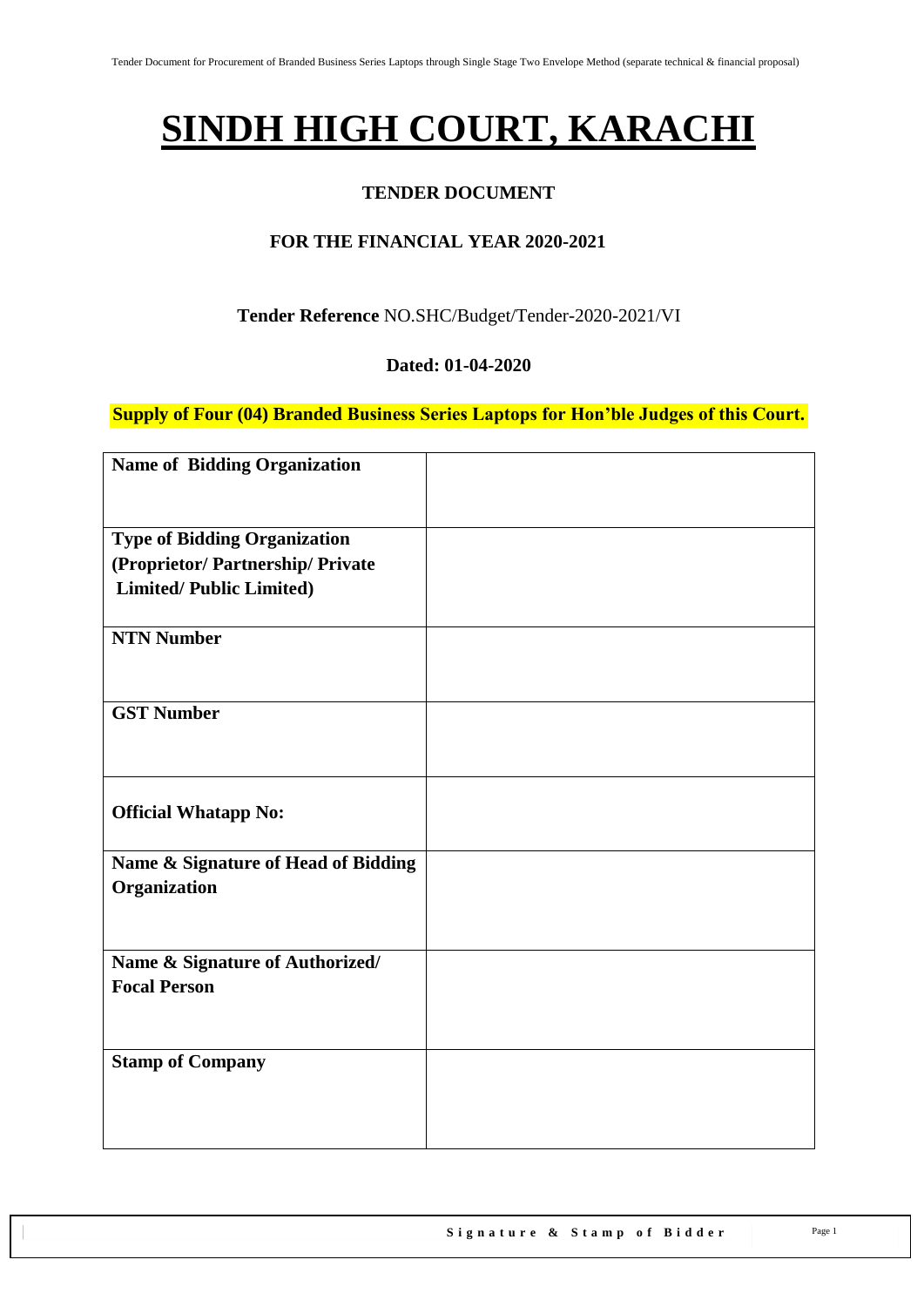#### **Contents**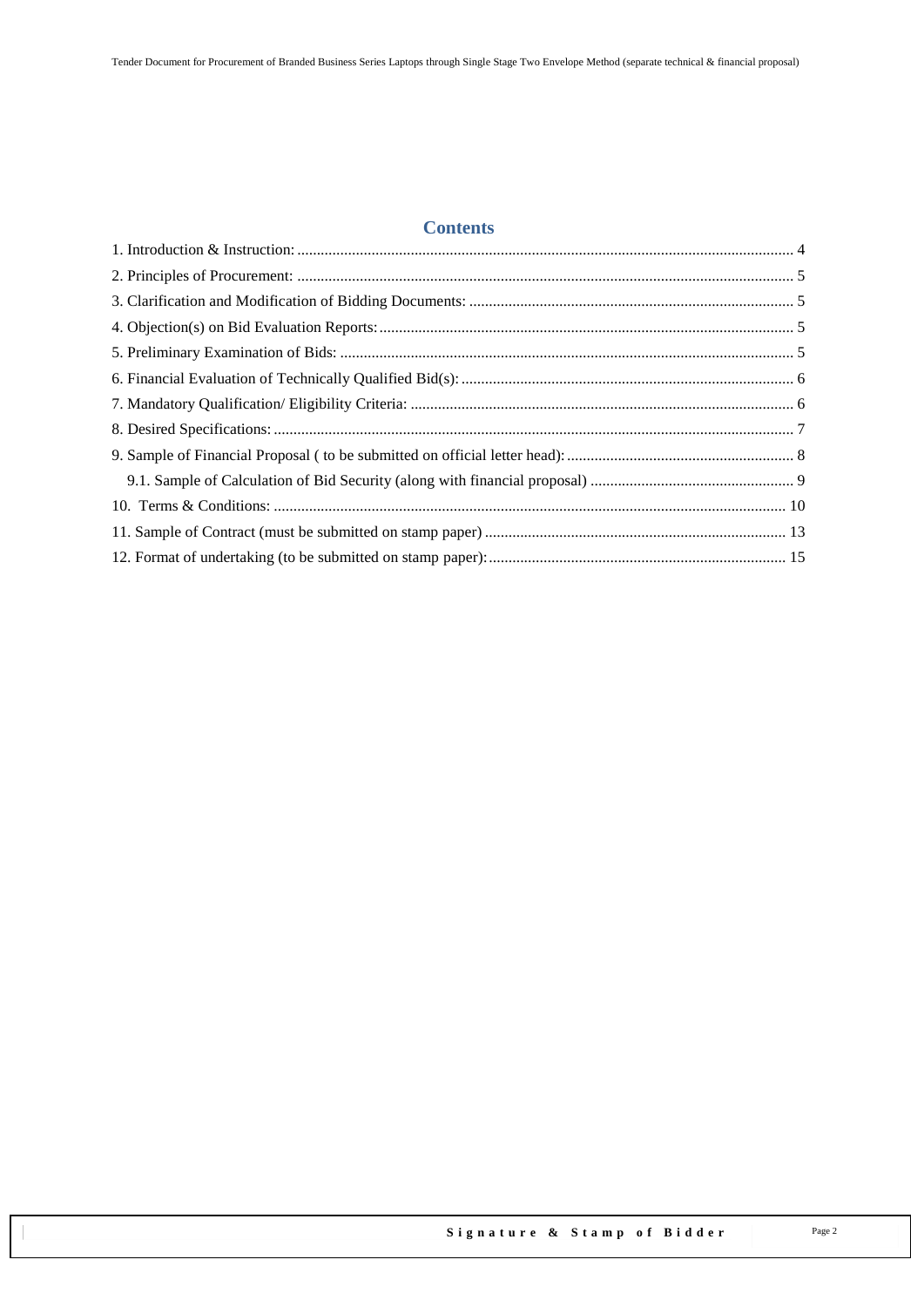Tender Document for Procurement of Branded Business Series Laptops through Single Stage Two Envelope Method (separate technical & financial proposal)

Tender Reference No. \_\_\_\_\_\_\_\_\_\_\_\_\_ Dated\_\_\_\_\_\_\_\_\_\_\_\_\_\_

**To,** 

**The Learned Registrar, Sindh High Court, Karachi.**

Respected Sir,

We, the undersigned, offer to provide our services for **"Supply of four (04) Business Series Laptops for Hon'ble Judges of this Court"**, as a Bid, sealed in an envelope. Mr. Son of and holding CNIC No. Cell No. \_\_\_\_\_\_\_\_\_\_\_\_\_\_\_\_\_\_\_ has been authorized to attend the Bid Meetings on behalf of our organization.

We understand that Sindh High Court is not bound to accept any Proposal you receive and reserves the right to accept or reject any offer and to annul the bidding process and reject all proposals without assigning any reason or having to owe any explanation whatsoever.

The decision of Purchase Committee shall be final and cannot be challenged on any ground at any forum and the Purchase Committee will not be liable for any loss or damage to any party acting in reliance thereon.

Sincerely,

**Name: Designation: Name of Company Dated:**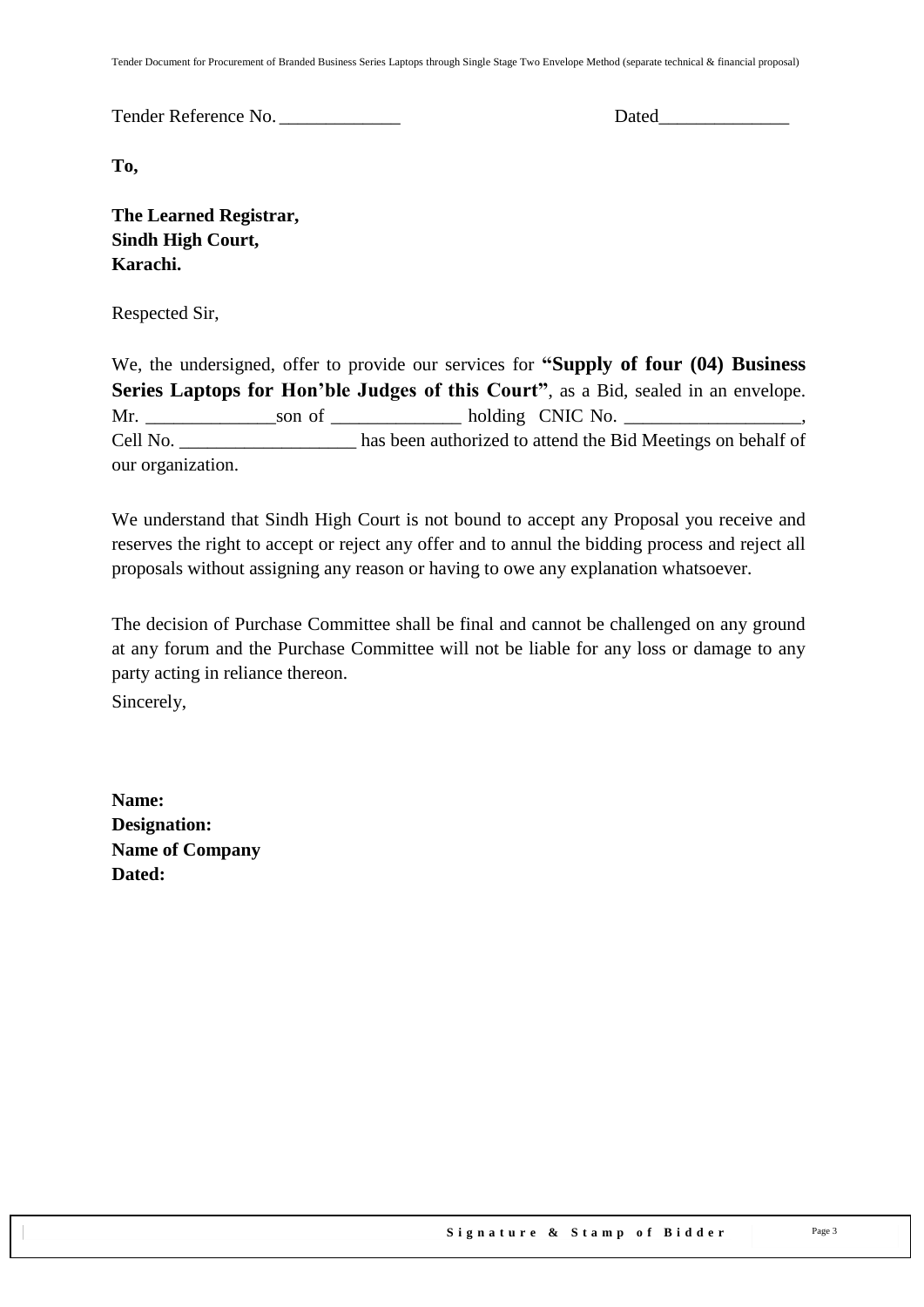## <span id="page-3-0"></span>**1. Introduction & Instruction:**

Dear Tenderer:

The **SINDH HIGH COURT (SHC)** is the highest judicial institution of the province of [Sindh.](https://en.wikipedia.org/wiki/Sindh) We are interested to **purchase four (04) Branded Business Series Laptops for Hon'ble Judges of this Court**, as mentioned in tender document, from your esteemed firm / agency in transparent manner. SHC reserves the right to increase/ decrease the quantities as per requirement in the light of availability of funds, as per rules.

| <b>Purpose &amp; Scope</b>           | Procurement of four (04) Branded Business Series                |  |
|--------------------------------------|-----------------------------------------------------------------|--|
|                                      | Laptops.                                                        |  |
| <b>Method of Procurement</b>         | Tender (Single Stage Two Envelopes Method)                      |  |
| of availability<br>of<br><b>Date</b> | $1st$ April, 2021.                                              |  |
| document<br>tender<br>on             | http://www.sindhhighcourt.gov.pk/tender.php.                    |  |
| website                              |                                                                 |  |
| Date & time of Submission            | On or before Friday, 16 <sup>th</sup> April, 2021 at 11:00 a.m. |  |
| of Bids                              |                                                                 |  |
| <b>Date &amp; time of Opening of</b> | On 16 <sup>th</sup> April, 2021 at 11:30 a.m.                   |  |
| <b>Bids</b>                          |                                                                 |  |
| <b>Specifications of Laptops</b>     | in<br>Complete specifications<br>mentioned<br>are               |  |
|                                      | tender document.                                                |  |
| Venue of Bid Submission &            | Office of D.G (F&A), inside I.T Compound, Sindh                 |  |
| Opening                              | High Court, Saddar, Karachi.                                    |  |
| <b>Tender Fee</b>                    | N <sub>il</sub>                                                 |  |
| <b>Bid Security</b>                  | 5% of the bid price with all taxes in the form of               |  |
|                                      | Deposit at Call or pay order or demand draft or a Bank          |  |
|                                      | Guarantee as per rules.                                         |  |
| <b>Evaluation Criteria</b>           | Lowest evaluated bid in the light of eligibility $\&$           |  |
|                                      | technical criteria.                                             |  |
| <b>Estimated Cost</b>                | Rs. 0.65 million approximately.                                 |  |
| <b>Expected date of delivery of</b>  | Before $30th$ June, 2021.                                       |  |
| laptops                              |                                                                 |  |
| <b>Place of delivery of laptops</b>  | I.T Department, Sindh High Court, Karachi.                      |  |
| <b>Bid Validity Period</b>           | 90 days from the date of opening of bids.                       |  |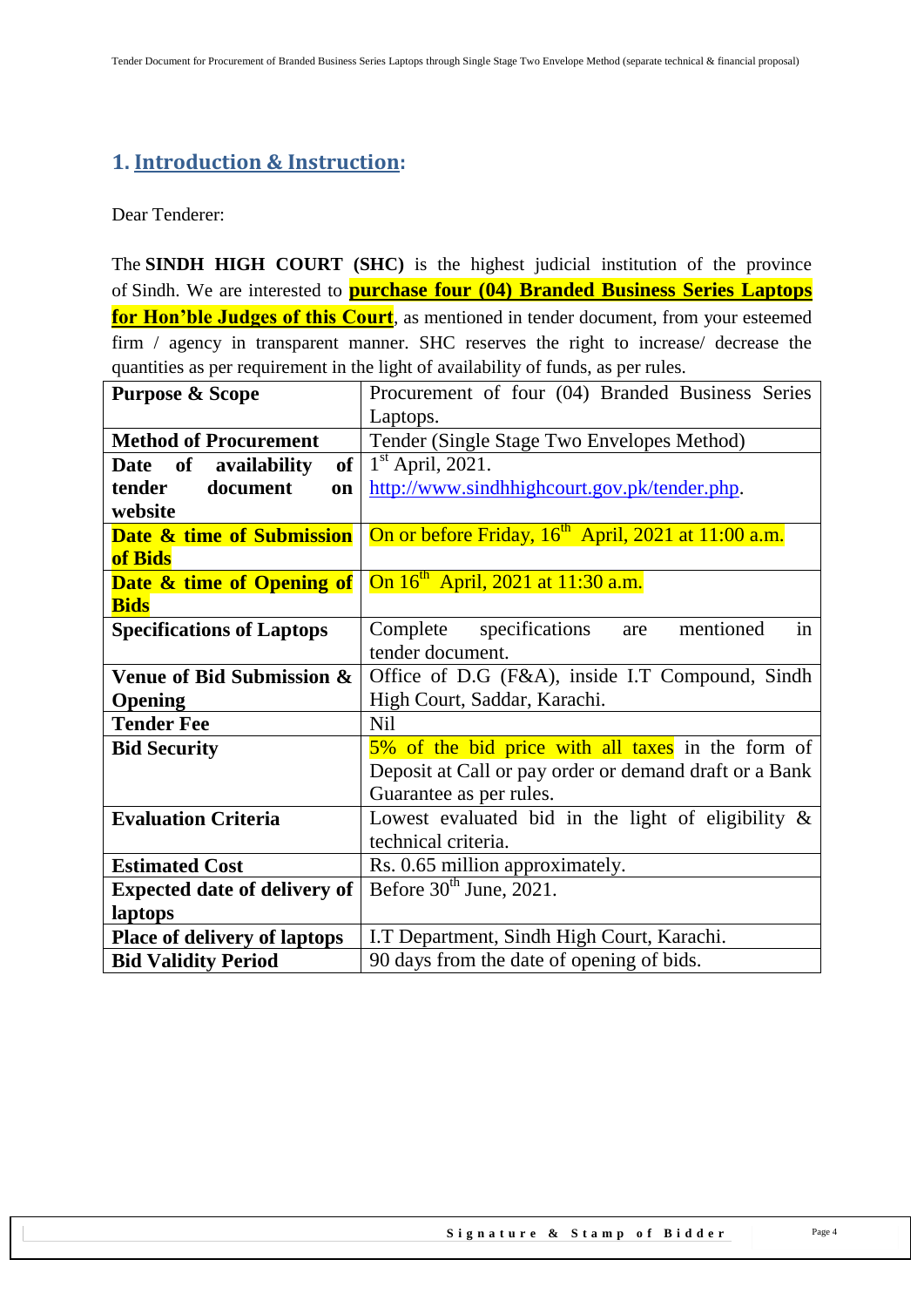### <span id="page-4-0"></span>**2. Principles of Procurement:**

 Sindh High Court ensures that procurements are conducted in a *fair and transparent manner* and the object of procurement brings value for money to this Court. Hence, bidders are directed to provide copies of required document for record.

## <span id="page-4-1"></span>**3. Clarification and Modification of Bidding Documents:**

Bidding Document has been prepared by Procurement Committee as per rules. Clarifications (if any) for contents of bidding documents etc. may be sent to the Procurement Committee through Registrar, High Court in writing, at *least five calendar days prior* to the date of opening of bid. Clarification in response to a query shall be uploaded on the official website of Sindh High Court. All bidders are advised to visit the website of Sindh High Court for keeping them updated.

It is stated that contents of bidding documents etc. have been carefully read & understood. All queries have been properly answered by the concerned Officers of Sindh High Court well before in time. We do not have any objections on the contents of the biding documents.

| Name:               |  |
|---------------------|--|
|                     |  |
| <b>Designation:</b> |  |
|                     |  |
| Signature & stamp   |  |
|                     |  |

## <span id="page-4-2"></span>**4. Objection(s) on Bid Evaluation Reports:**

 Bid Receiving Time Sheet, Bid Attendance Sheet, Eligibility Criteria Report, Technical Bid Evaluation Report and Financial Bid Evaluation Report shall be uploaded on the official website of High Court of Sindh. Objection(s) if any should be submitted within THREE (03) working days of uploading of reports. Thereafter, no objection shall be entertained.

## <span id="page-4-3"></span>**5. Preliminary Examination of Bids:**

 Procurement Committee as mentioned above shall examine the bids to confirm that all required documents (soft & hard copies) and specifications/ technical documentation requested in bidding documents have been provided, and to determine the completeness of each document submitted. If any of the required documents or information is missing, the bid shall be rejected. Further, Sindh High Court shall examine the Bid to confirm that all terms and conditions specified in the bidding documents have been accepted by the Bidder without any material deviation or reservation.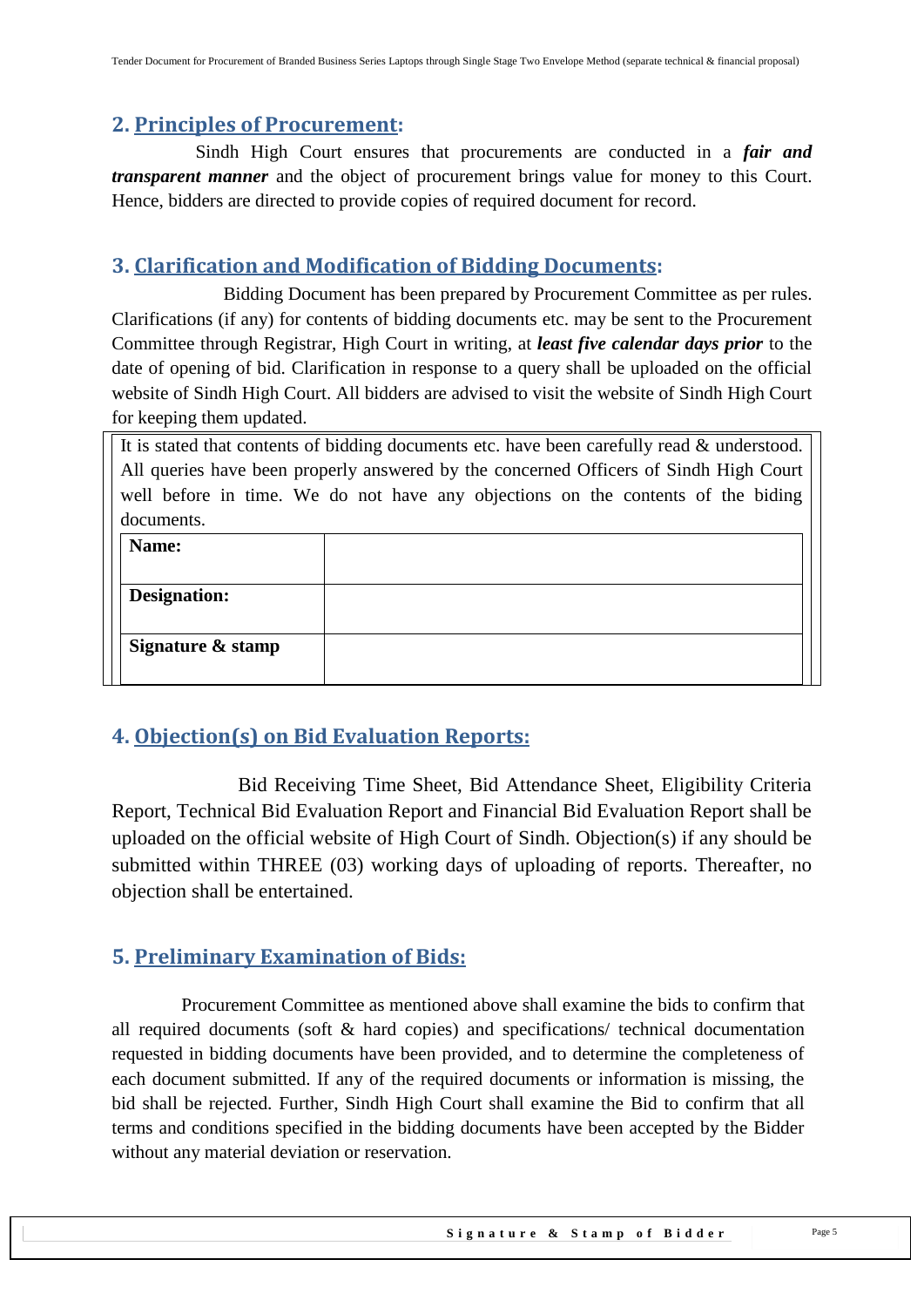# <span id="page-5-0"></span>**6. Financial Evaluation of Technically Qualified Bid(s):**

 **Financial Evaluation of technically qualified Bid (s) shall be done on the basis of unit price without GST**. All government taxes shall be applicable as per rules. Tender may be awarded to the lowest technically bidder (s) subject to fulfillment of all the terms & conditions of bidding documents and specifications/ requirements of Sindh High Court as mentioned in bidding documents.

## <span id="page-5-1"></span>**7. Mandatory Qualification/ Eligibility Criteria:**

| S.No           | <b>Eligibility Criteria</b>                                         | Flag        |
|----------------|---------------------------------------------------------------------|-------------|
|                | Complete filled, signed & stamped Tender Document                   | A           |
| $\overline{2}$ | Bidder must be authorized partner with the Principal Manufacturer   | B           |
|                | and should provide Manufacturer Authorization Letter.               |             |
| 3              | Copies of Relevant Tax Registration Certificates.                   | $\mathbf C$ |
| $\overline{4}$ | Active Tax Payer. (Proof is required)                               | D           |
| 5              | Copies of at least THREE $(03)$ Purchase Orders & delivery challans | E           |
|                | of Laptops during the last three years.                             |             |
| 6              | Undertaking on judicial stamp paper that firm has never been        | F           |
|                | blacklisted by any government semi government, autonomous and       |             |
|                | stated owned organization.                                          |             |
| 7              | Contract Agreement on judicial stamp paper.                         | G           |

 It is undertaken that I have provided soft and hard copies of the above mentioned documents. It is understood that Sindh High Court reserves the right to reject our bid/ disqualify us in case of non-availability of the above mentioned documents and decision of Sindh High Court shall be final.

| Name:               |  |
|---------------------|--|
|                     |  |
| <b>Designation:</b> |  |
|                     |  |
| Signature & stamp   |  |
|                     |  |
|                     |  |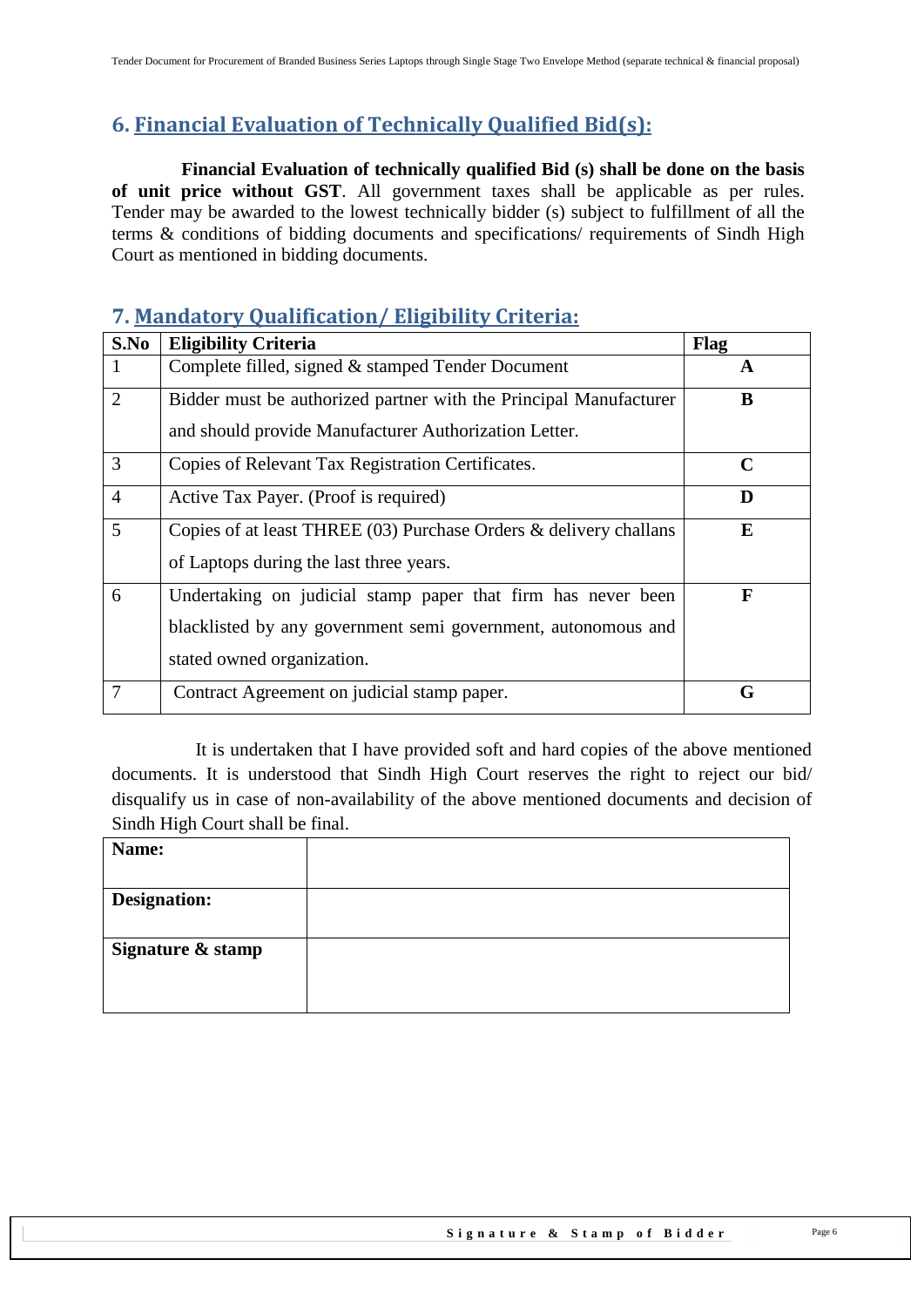# <span id="page-6-0"></span>**8. Desired Specifications:**

|                |                                          |                                           | <b>Specifications offered by Bidder</b>                              |
|----------------|------------------------------------------|-------------------------------------------|----------------------------------------------------------------------|
| S.No           | <b>Requirement of High Court</b>         |                                           | (Please do not leave any row blank else tender shall be<br>rejected) |
| 1              | <b>Branded Business</b>                  | <b>Branded</b><br><b>Business</b>         |                                                                      |
|                | <b>Series Laptops or</b>                 | Series<br>Laptops<br>are                  |                                                                      |
|                | equivalent                               | required. Please do not                   |                                                                      |
|                | standard                                 | quote Entry/ Home/                        |                                                                      |
|                |                                          | Consumer Series.                          |                                                                      |
| $\overline{2}$ | with<br><b>Processor</b>                 | $9^{th}$ / $10^{th}$<br>Core $i7$ ,       |                                                                      |
|                | Generation                               | Generation or higher.                     |                                                                      |
|                |                                          |                                           |                                                                      |
| $\overline{3}$ | <b>RAM</b>                               | RAM: 8 GB or higher                       |                                                                      |
|                |                                          |                                           |                                                                      |
|                |                                          |                                           |                                                                      |
| $\overline{4}$ | <b>HDD</b>                               | HDD: 1 TB or higher                       |                                                                      |
|                |                                          |                                           |                                                                      |
|                |                                          |                                           |                                                                      |
|                |                                          |                                           |                                                                      |
| 5              | DVD, R/W                                 | DVD RW Drive: Tray                        |                                                                      |
|                |                                          | Drive<br>load<br><b>DVD</b>               |                                                                      |
|                |                                          | (Reads & Writes to                        |                                                                      |
|                |                                          | DVD/CD)                                   |                                                                      |
| 6              | Display/<br><b>Screen</b><br><b>Size</b> | 15" or higher                             |                                                                      |
|                |                                          |                                           |                                                                      |
|                |                                          |                                           |                                                                      |
| $\overline{7}$ | <b>Graphics</b>                          | <b>Integrated Graphics</b>                |                                                                      |
|                |                                          |                                           |                                                                      |
|                |                                          |                                           |                                                                      |
| 8              | <b>LAN</b>                               | LAN required                              |                                                                      |
|                |                                          |                                           |                                                                      |
| 9              | <b>Wireless</b>                          | Wireless required                         |                                                                      |
|                |                                          |                                           |                                                                      |
|                |                                          |                                           |                                                                      |
|                |                                          |                                           |                                                                      |
| 10             | <b>Bluetooth</b>                         | Blue tooth required                       |                                                                      |
|                |                                          |                                           |                                                                      |
| 11             | <b>Operating</b>                         | Pre-installed Licensed                    |                                                                      |
|                | <b>System</b>                            | Window 10 Pro or                          |                                                                      |
|                |                                          | higher.                                   |                                                                      |
| 13             | <b>Laptop Bag</b>                        | Good Quality branded                      |                                                                      |
|                |                                          | Laptop Bag.                               |                                                                      |
|                |                                          |                                           |                                                                      |
| 14             | <b>Accessories</b>                       | With<br>all<br>required                   |                                                                      |
|                |                                          | branded accessories.                      |                                                                      |
|                |                                          |                                           |                                                                      |
| 15             | 3 years warranty                         | Warranty: 3 Years<br>Comprehensive Parts, |                                                                      |
|                | (with parts and<br>labor on site)        | labor<br>and<br>onsite                    |                                                                      |
|                |                                          | warranty.                                 |                                                                      |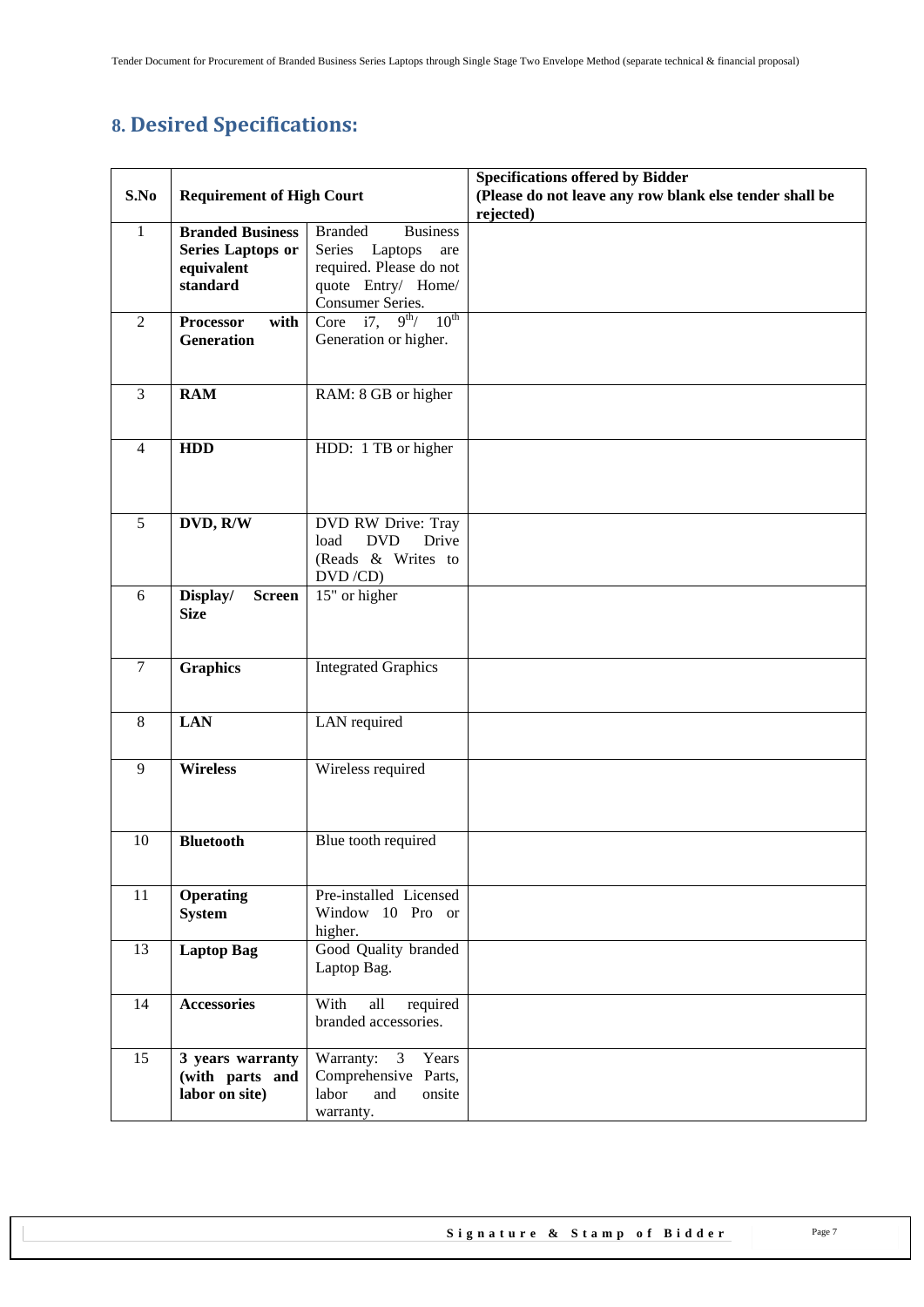#### <span id="page-7-0"></span>**9. Sample of Financial Proposal ( to be submitted on official letter head):**

Bidders are advised to submit financial proposal as per following format on the official letter head of bidder which must be properly signed & stamped.

|                                    |                                                                            | Make & Model of Branded   Unit Price without GST   Unit Price without GST Rs. |
|------------------------------------|----------------------------------------------------------------------------|-------------------------------------------------------------------------------|
| <b>Business Series Laptop</b>      | Rs. (in figures)                                                           | (in words)                                                                    |
| Please do not write anything here. | Please do not write anything   Please do not write anything here.<br>here. |                                                                               |

- Financial Proposal should be sealed in separate envelope.
- No extra charges shall be paid for installation & transportation.
- All Government taxes shall be applicable as per rules.
- No request for change in price shall be considered under any circumstance of whatsoever nature.
- Taxes shall be deducted by the Office of A.G Sindh and its decision shall be final.
- Bidder should have active vendor I.D at the time of submission of bill.
- Bidder shall be bound to submit all required documents along with bill.

| <b>Name</b>        |  |
|--------------------|--|
|                    |  |
| <b>Designation</b> |  |
|                    |  |
| <b>Cell Number</b> |  |
|                    |  |
| Signature & stamp  |  |
|                    |  |
|                    |  |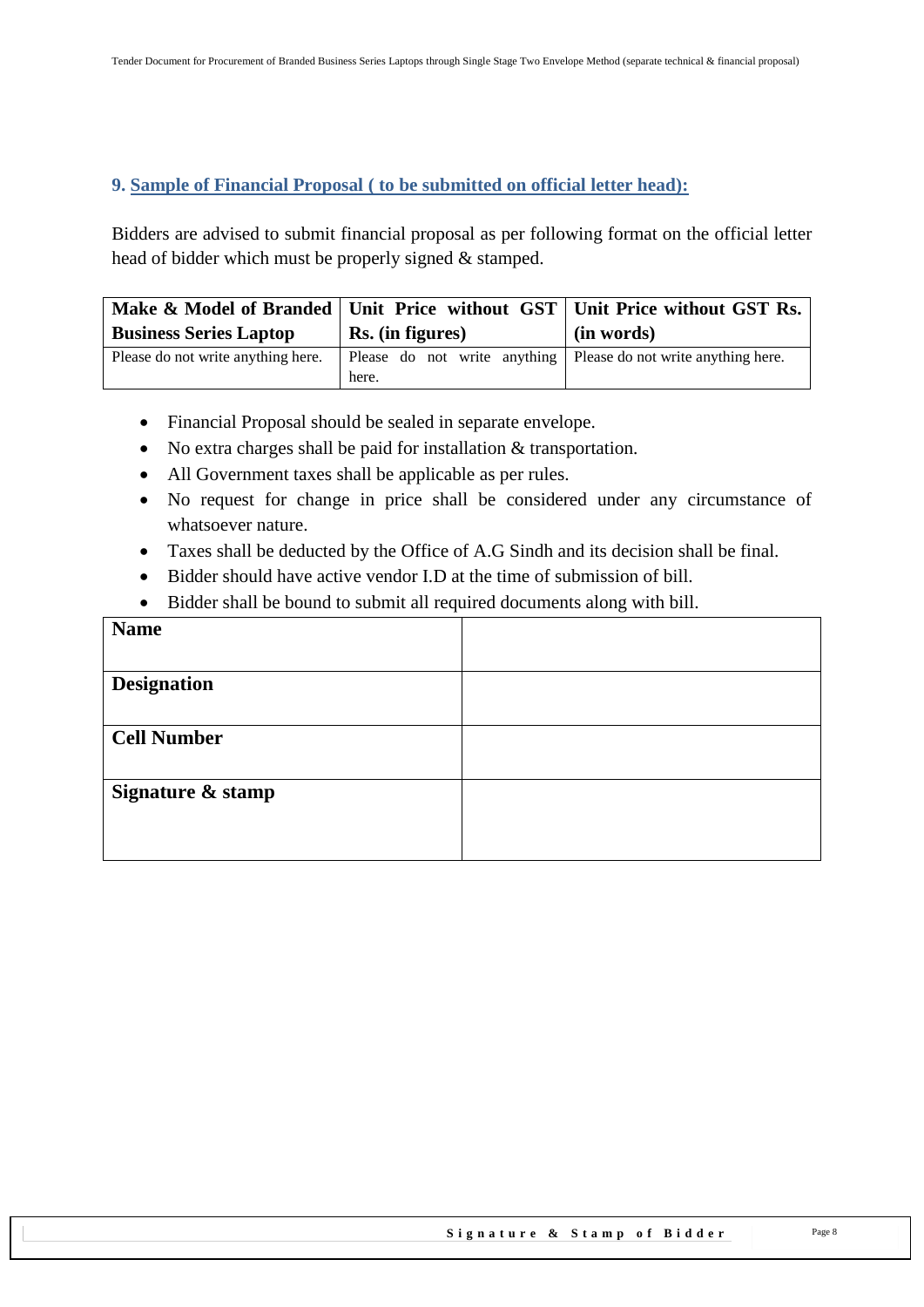## <span id="page-8-0"></span>**9.1. Sample of Calculation of Bid Security (along with financial proposal)**

- 1. **Bid Security of 5% of total quoted amount with all taxes** will be deposited along with Tender Document in shape of BID SECURITY FORM/ PAY ORDER/ BANK DRAFT as reflected in tender notice.
- 2. Bid Security should favor Registrar, High Court of Sindh, Karachi.
- 3. Separate Bid Security must be submitted for each item as per following format on the letter head of company and must be sealed with financial proposal.

| <b>Bid Security for Branded Business Series Laptop</b> |                              |             |                                    |
|--------------------------------------------------------|------------------------------|-------------|------------------------------------|
| Make & Model of Quoted Item                            | Unit Price without           | Quantity    | <b>Amount</b>                      |
|                                                        | <b>GST</b>                   |             | without GST                        |
|                                                        | Rs.                          |             | Rs.                                |
| Please do not write anything here.                     | Please<br>write<br>do<br>not | Four $(04)$ | Please<br>do<br>not                |
|                                                        | anything here.               |             | anything<br>write                  |
|                                                        |                              |             | here.                              |
| <b>Total Amount</b>                                    |                              |             | Please do not write anything here. |
| (without GST)                                          |                              |             |                                    |
| 5% of Total Amount with all taxes                      |                              |             |                                    |
| <b>Pay Order Number</b>                                |                              |             |                                    |
| <b>Pay Order Issuance Date</b>                         |                              |             |                                    |
| <b>Name of Bank</b>                                    |                              |             |                                    |
| <b>Amount of Pay Order</b>                             |                              |             |                                    |
| <b>Period of Validity</b>                              |                              |             |                                    |

- 1. Rates must be quoted in Pakistani Currency.
- 2. Rates must be quoted without GST. GST shall be applicable as per rules.
- 3. All government taxes shall be applicable as per rules.
- 4. All government taxes will be deducted by the office of A.G Sindh and its decision shall be final in respect of taxation and billing.
- 5. Bidders must have active Vendor ID of A.G Sindh.
- 6. Successful Bidder (s) will be required to submit complete bill along with copies of required documents to Budget Branch of Sindh High Court for forwarding the same to Accountant General Sindh, Karachi.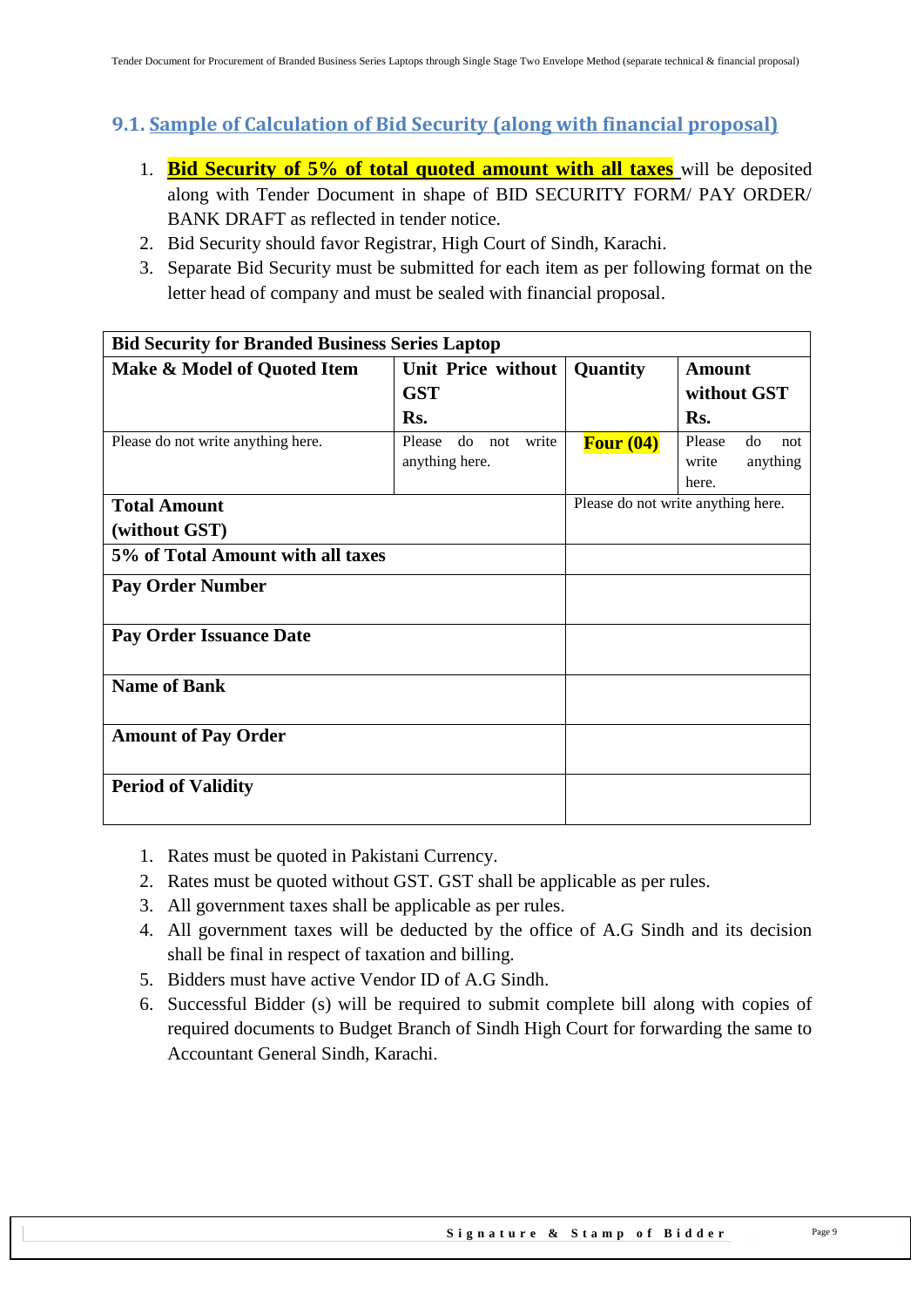#### <span id="page-9-0"></span>**10. Terms & Conditions:**

- 1. **Bidding Method**: Single Stage-Two Envelopes method will be adopted for bidding process as per SPPRA Rules. Bidders are required to submit separate technical & financial proposal.
- 2. **Qualification/ Eligibility:** Bidders are bound to submit copies of all documents as mentioned in Eligibility Criteria Section, in order to establish their eligibility to participate in bid. In case of non-availability of either, soft or hard copy, bidder may be disqualified.
- 3. **Release of Bid Security**: The bid security of unsuccessful bidder will be released by SHC after award of work or after expiry of bid validity period as per rules.
- 4. **Late Bids**: Sindh High Court shall not consider any bid that arrives after the deadline for submission of bids, as reflected in NIT. Any bid received after the deadline for submission of bids shall be declared late, rejected, and returned unopened to the Bidder.
- 5. **Responsive Bids**: A substantially responsive Bid is one that conforms to all the terms, conditions, and specifications of the Bidding Documents without material deviation, reservation, or omission. Non-responsive Bids shall not be considered. Bidders are advised in their own interest to prepare their bids as per format, requirements, terms & conditions, mentioned in bid documents. Bidders are also advised to submit soft and hard copies of all required documents along with their bids.
- 6. **Award of Contract**: Sindh High Court may award the Contract to the **technically qualified Bidder** whose offer has been determined to be the lowest bid and is substantially responsive to the Bidding Documents, provided further that the Bidder is determined to be qualified to perform the Contract satisfactorily.
- 7. **Notification/ Purchase Order for Award of Contract**: Prior to the expiration of the period of bid validity, Sindh High Court will notify the successful Bidder, in writing, that its Bid has been accepted. Until a formal Contract is prepared and executed, the purchase order/ notification of award shall constitute a binding Contract.
- 8. **Performance Security**: The bid security of successful bidder will be released after submission of Performance Security equal to **5% of total cost of contract**.
- 9. **Release of Performance Security**: Performance Security shall be released after successful delivery of goods and issuance of satisfactory certificate from Assistant Registrar, Resident-II.
- 10. **Validity Period:** The procurement contract will be awarded within bid **validity period i.e. 90 days** as per SPRRA Rules.
- 11. **Receiving/Acceptance of Purchase Order:** The vendor will sign the copy of the Purchase Order as acknowledgement. Copy of Purchase Order along with relevant documents must be submitted along with bill.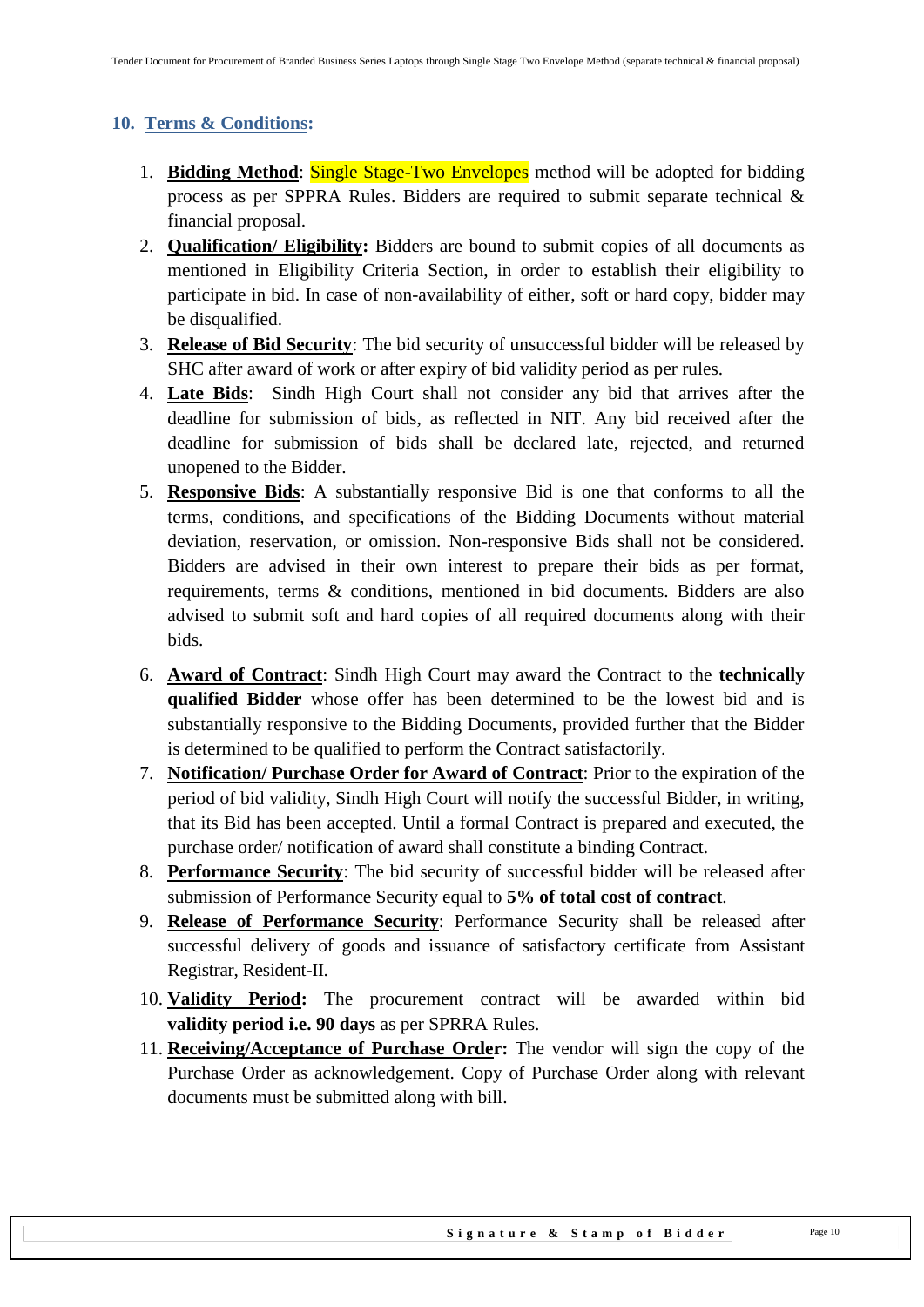- 12. **Delayed Delivery:** 2% penalty of the total amount will be imposed per month for which the company/firm/agency failed to deliver within the delivery/execution period if the request for extension in delivery time decline by SHC.
- 13. **Inspection:** Physical inspection will be carried out by the Director I.T of this Court. Ordered material is subject to final inspection at the time of delivery.
- 14. **Quantity Delivered:** Competent Authority reserves the right to increase/decrease the quantity as per requirement and availability of funds, as per rules.
- 15. **Payment Term:** Payment shall not be made in advance before making delivery. Payment shall be issued by the office of A.G Sindh and cheque will be handed over to bidder (s) or his authorized representative (s).
- 16. **Condition of Goods**: All items must meet in all respects with the specifications & conditions of the Order and must be in good condition & conform to the best industrial quality standards; otherwise they will be liable to be rejected as per rules.
- 17. **Rejection of Goods:** We reserve the right to cancel any or all the items if material is not in accordance with our specification or if the delivery is delayed.
- 18. **Disclosure of Confidential Script/Material:** All rights reserve with the SHC and no information either in written/electronic media/copying form should be disseminated without the permission of the authority.
- 19. **Resolution of Differences:** In case of any difference or dispute arises between the parties, the same shall be dealt with as per rules.
- 20. **Rules, Regulations & Policies:** All rules, regulations and policies will be governed in accordance to the SPPRA.
- 21. **Mistakes in Calculation:** The contractor/ supplier will be liable for any mistakes in calculation of price/ rate and amount and shall be liable to suffer the loss arises at any stage of contract, due to mistakes in calculation or tax rates.
- 22. **Government tax(es), levi(es) and charges(s)**: All Government taxes (including Income tax and stamp duty), levies and charges will be charged as per rules. Bidder should keep them updated regarding taxation issues in consultation with the relevant tax regulatory authorities.
- 23. **Stamp Duty**: Stamp duty will be levied as per rules.
	- Alternative Bids: Alternative bids shall not be considered.
- 25. **Cost of Bidding**: The Bidder shall bear all costs associated with the preparation and submission of its bid, and Sindh High Court shall not be responsible or liable for those costs, regardless of the conduct or outcome of the bidding process.
- 26. **Rights of Sindh High Court**: Sindh High Court reserves the right to accept or reject any bid, and to annul the bidding process and reject all bids at any time prior to contract award, without thereby incurring any liability to Bidders.
- 27. **Interest on Late Payments**: No interest shall be paid on late payment if cheque is received late from the Office of A.G Sindh. However, every effort shall be made for timely payments to successful bidders.
- 28. **Insurance:** The goods supplied under that contract should be fully insured. All cost of insurance shall be paid by the successful bidder. If the goods are not insured then risk if any shall be suffered by the successful bidder.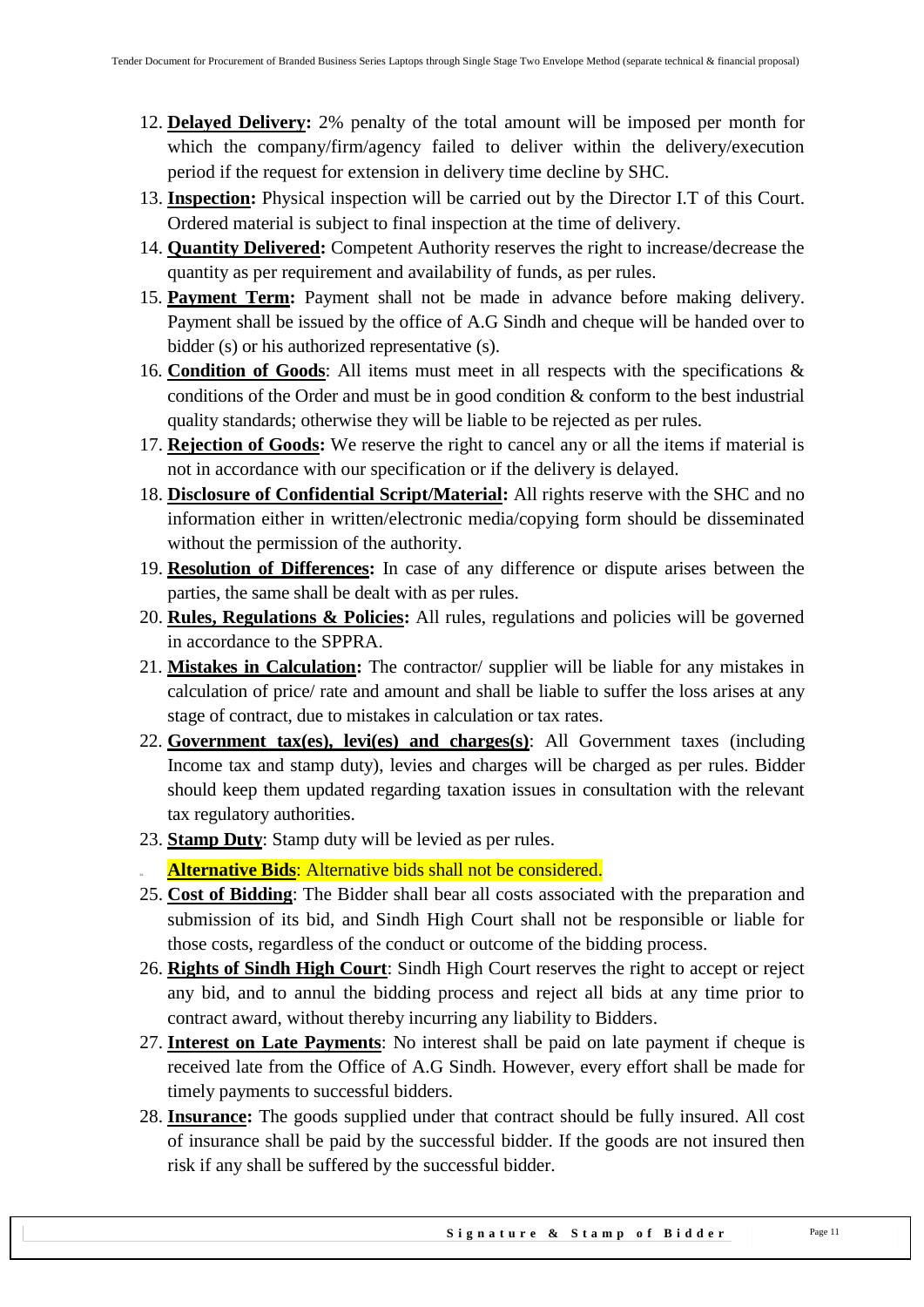- 29. **Warrants:** Supplier must warrants that goods supplied would be new, unused and as per best industrial standards.
- 30. **Termination of Contract**: SHC may terminate the contract, if the successful bidder fails to supply all or parts of goods within definite time or fails to perform any other obligations of contract or bidder has failed to submit performance security or bidder has involved in fraud/ corruption.

It is hereby certified that the terms and conditions have been read, agreed upon and signed.

| Name:             |  |
|-------------------|--|
|                   |  |
|                   |  |
|                   |  |
| Designation:      |  |
|                   |  |
|                   |  |
|                   |  |
| Signature & stamp |  |
|                   |  |
|                   |  |
|                   |  |
| <b>Cell No</b>    |  |
|                   |  |
|                   |  |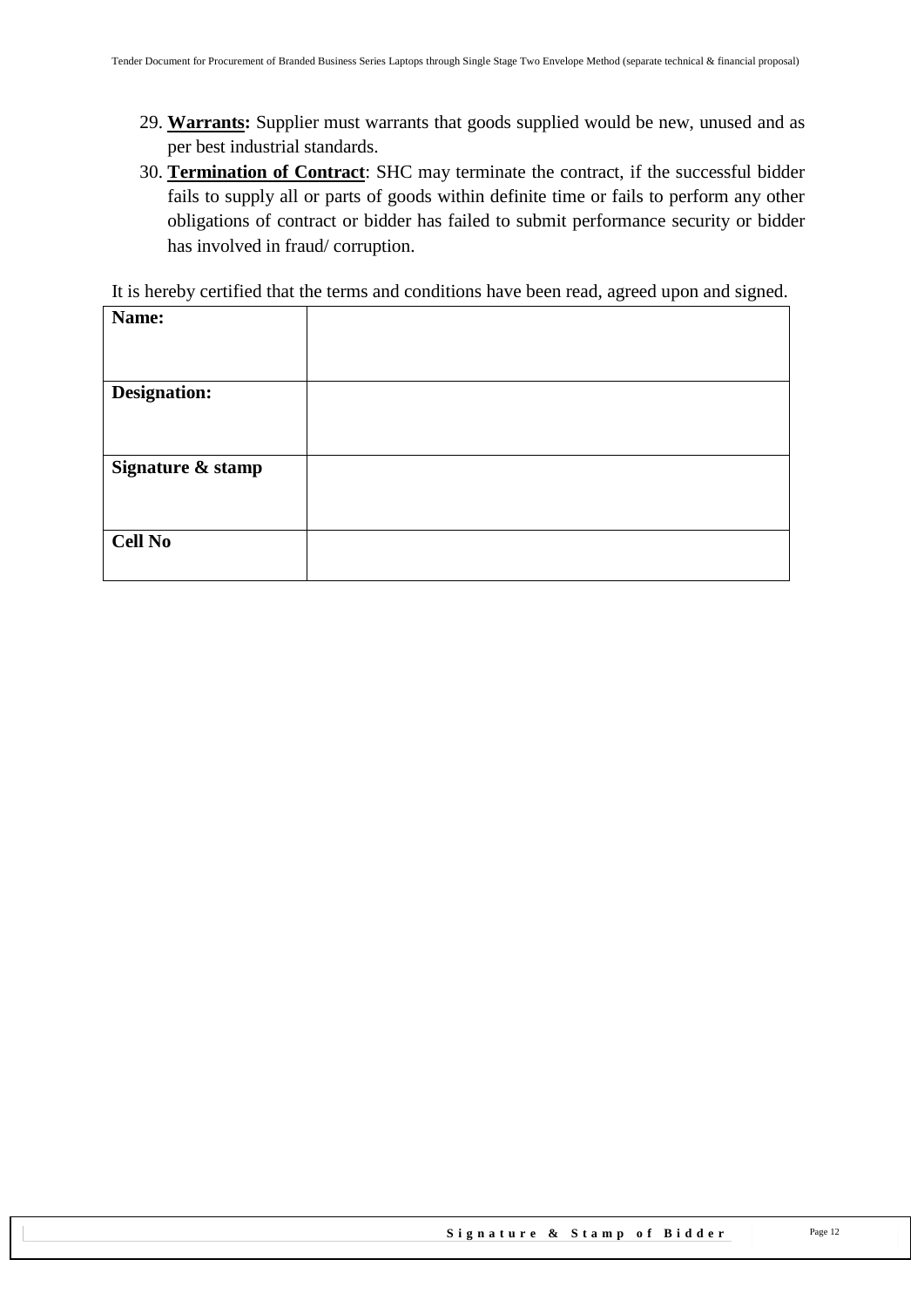## <span id="page-12-0"></span>**11. Sample of Contract (must be submitted on stamp paper)**

#### **CONTRACT BETWEEN SHC AND SUPPLIER FOR SUPPLY OF \_BUSINESS SERIES LAPTOPS FOR HON'BLE JUDGES OF THIS COURT.**

This Deed of Agreement is made and entered into on \_\_\_\_\_\_\_\_\_\_\_\_\_ day of \_\_\_\_\_\_\_\_\_ 2021

#### **BETWEEN**

*Sindh High Court Establishment through \_\_\_\_\_\_\_\_\_\_\_\_\_\_\_\_\_\_\_\_\_\_\_* having its Office at High Court of Sindh, Saddar, Karachi, (here in after called SHC which term shall include its successors and assigns) on the **One Part**.

#### **AND**

\_\_\_\_\_\_\_\_\_\_\_\_\_\_\_\_\_\_\_\_\_\_\_\_\_\_\_\_\_\_ having its office at \_\_\_\_\_\_\_\_\_\_\_\_\_\_\_\_\_\_\_\_\_\_ (here

in after called SUPPLIER which term shall include successors and assigns) on the Other Part.

**And whereas** SHC desires to purchase \_\_\_\_\_\_\_\_\_\_\_\_\_\_\_\_\_\_\_\_\_\_\_, as per specifications/ requirements, terms & conditions mentioned in tender document and approved bid evaluation report.

**And whereas** SUPPLIER expresses his desire to provide the same as per specifications/ requirements, terms & conditions mentioned in tender document and approved bid evaluation report.

**And whereas** Supplier has represented that it is a professional and has the technical expertise, experience and resources to provide the goods as per specifications/ requirements, mentioned in tender documents.

**Whereas** on the basis of the Supplier's representations, SHC has agreed to purchase the same, in accordance with the terms and conditions mentioned in tender document and this Agreement.

Now, therefore in consideration of the mutual promises and obligations set out in this Agreement, the sufficiency of which is hereby acknowledged, the Parties, intending to be legally bound, agree as follows:

Now this deed of agreement witness the terms and conditions as follows :

- 1. That the Agreement shall come into force immediately and shall remain valid till complete delivery of goods.
- 2. That the quality and quantity of Business Series Laptop shall be as per specification/ requirements mentioned in tender document.
- 3. That the delivery of the materials shall be made by SUPPLIER at their own cost, management and responsibility as per tender document.
- 4. That SUPPLIER shall be fully responsible for delivery of Branded Business Series Laptops in good condition at the Stores of SHC through delivery dockets in triplicate.
- 5. That Director I.T shall inspect the Branded Business Series Laptops and reserves the right to reject the same if the representative(s) considers those to be inferior quality to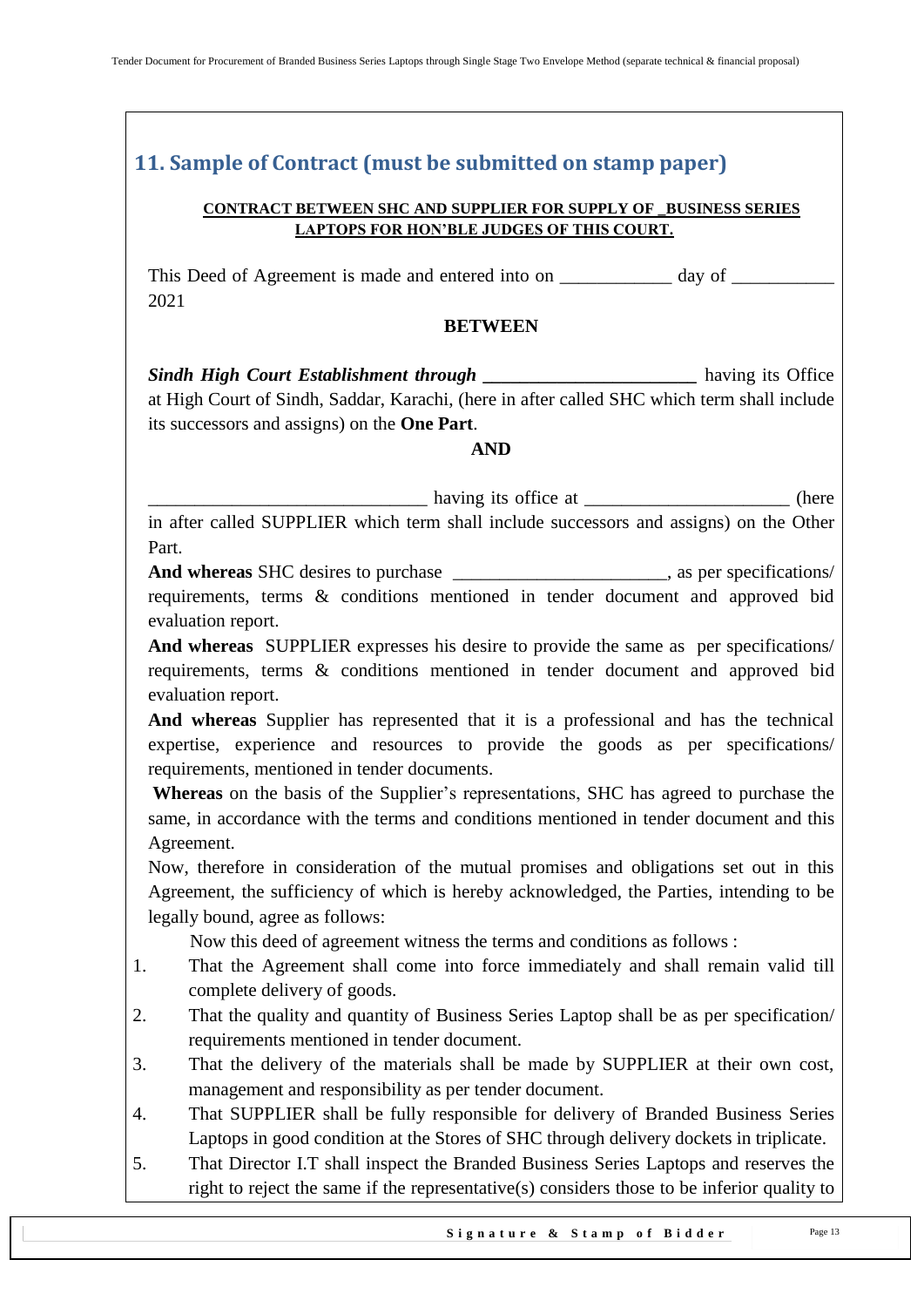the approved specifications.

- 6. That Branded Business Series Laptops rejected by Director I.T shall be replaced by SUPPLIER and SUPPLIER shall bear all risks/costs of the materials rejected by SHC.
- 7. That SHC reserves the right to change the quantity of items as per availability of budget and rules.
- 8. That SUPPLIER shall indemnify SHC in respect of all claims, damages, compensation or expenses payable in consequence of any injury or accident caused by them i.e., SUPPLIER.
- 9. That cost of transportation, or any other incidental charges, if required in connection of the delivery of Branded Business Series Laptops shall be borne by SUPPLIER, as per rules.
- 10. That bills submitted by SUPPLIER shall be forwarded to A.G Sindh by SHC. SUPPLIER shall be responsible to submit copies of relevant documents along with bill in coordination with Office of Budget Branch of SHC.
- 11. That all taxes shall be deducted by the Office of A.G Sindh and its decision shall be final.
- 12. That all government taxes shall be applicable as per rules.
- 13. That Bid Security shall be released after submission of Performance Security of 5% of contract price.
- 14. That the terms of this Agreement shall be GOVERNED by the Laws of the Land.
- 15. The failure of a Party to fulfill any of its obligations under this Agreement shall not be considered to be a breach of, or a default under, this Agreement insofar as the inability arises from an event of Force Majeure, provided that the Party affected by that event has taken reasonable precautions, due care and attempted to put in place reasonable alternative arrangements all with the objective of carrying out the terms of this Agreement.
- 16. That In the event of any question or difference or dispute whatsoever arising between the Parties under or in connection with this Agreement or any provision herein contained or its constructions hereof, or as to any matter in any way connected therewith or arising therefrom which cannot be resolved amicably shall be referred to arbitration and finally settled by three arbitrators, one to be appointed by each party and the third by the two appointed arbitrators, in accordance with the Arbitration Act, 1940. The language of arbitration shall be English and the venue of the arbitration shall be Karachi. The decision of the arbitrators shall be final and binding on the Parties who shall give full effect thereto. Any judgment may be entered upon the award in any competent court having jurisdiction.

 IN WITNESS WHEREOF, each of the Parties has caused this Agreement to be executed by their respective, fully authorized representatives as of the date first written above **\_\_\_\_\_\_\_\_\_\_\_\_, HIGH COURT OF SINDH** M/S.

SIGNATURE & OFFICIAL STAMP SIGNATURE & OFFICIAL **STAMP** 

\_\_\_\_\_\_\_\_\_\_\_\_\_\_\_\_\_\_\_\_\_\_\_\_

-------------------------------